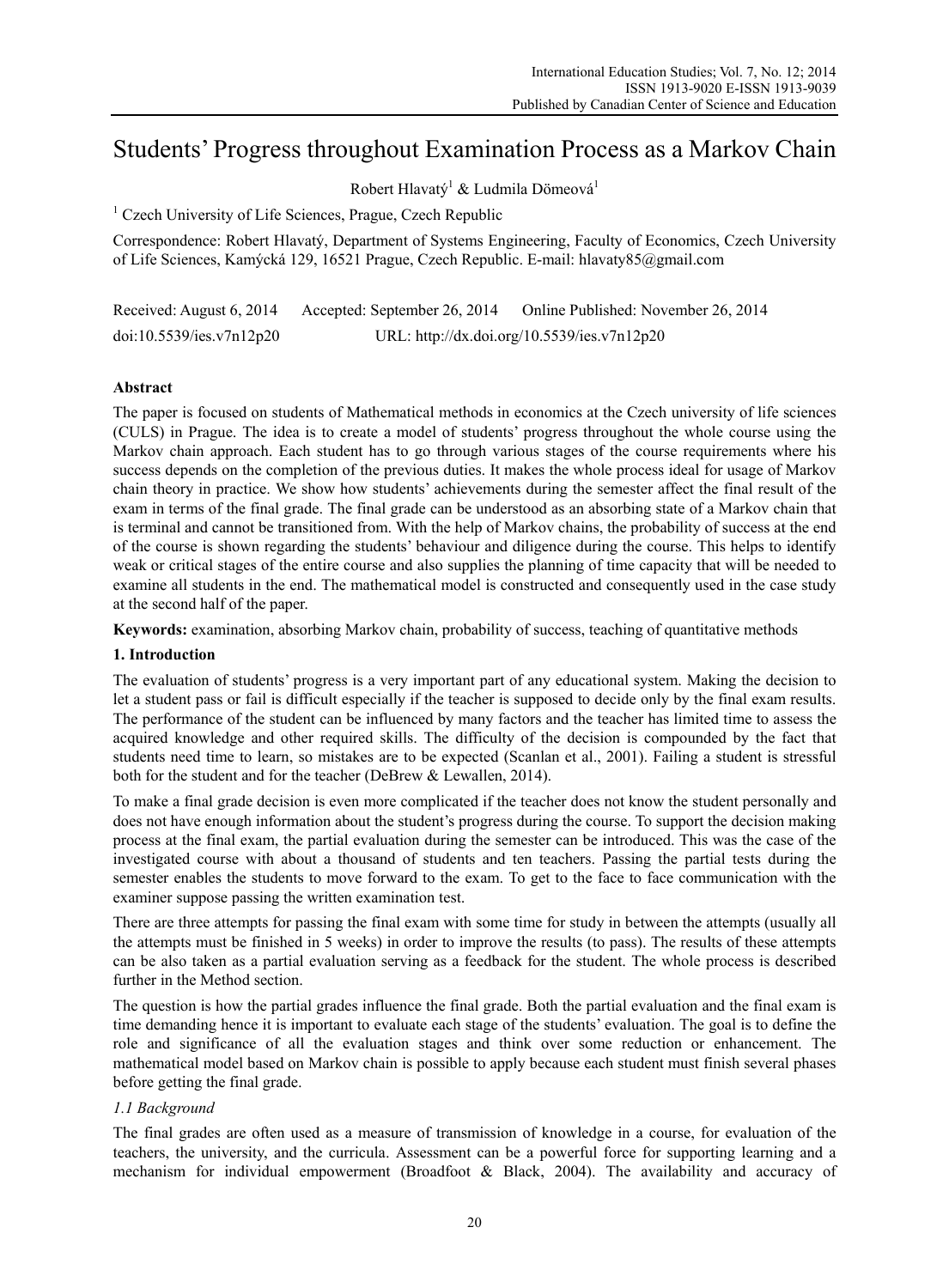information on academic performance affects both the design of the educational system and the functioning of the labour market (Betts & Grogger, 2003). Recently, there has been growing attention to academic standards related to the connection of students' entry levels and their assessment outcomes (van de Watering & van der Rijt, 2006)

It is generally supposed that the final grade is a measure of the students learning in the particular course but there are many more influential factors.

The reality in addition to the absence of an objective measure of student learning further faces a number of difficulties regarding empirical methodology (Beleche et al., 2012). The grades are never totally objective. Their variation arises from three sources: the student, the teacher, and ''nature'', which reflects random and unmeasured factors (Grant, 2007).

The teachers vary considerably in their grading standards (Figlio  $& Lucas, 2004$ ). The high grading standards may help some students at the expense of others (Betts & Grogger, 2000).The students benefit academically from higher grading standards while the high-ability students benefit more than low-ability students (Figlio & Lucas, 2004). The higher graduation standards lead to relatively increased dropout rates and affect decisions to remain in school (Dean et al., 2001). The dropout rates are serious issue in many western countries while the attention has been shifted from the demographic and family factors more to the psychological and behaviour factors of the students (De Witte et al., 2013).

The assessment and other skills of the teacher play an important role. Kyriakides et al. (2009) stated that the teacher's behaviour is dependent on his or her beliefs and knowledge and interpersonal competences. Grades may vary across teachers in the same institution because some instructors are more willing to withstand the complaints (Stratton, Myers, & King, 1994). The grade inflation results from the desire of both instructors and students to be "nice" and with the academia's progressive loss of autonomy (Oleinik, 2009).

On the student's side, grades may vary due to differences in the willingness to trade off leisure for study or in the ability to learn a subject (Grant, 2007). The student's background (i.e. age, gender, father's and mother's education level, the social status of father's job, the social status of mother's job and the economic situation of the family) has significant effects on student's achievement but the strongest effect has the prior knowledge (Christoforidou et al., 2014). The self-estimation is not necessarily in line with the prior knowledge. Dochy et al. (1999) stated that the more prior knowledge a student has, the more he tends to underestimate his performance. The relationships of the achievement motivation (having three types of achievement goals, i.e. mastery goals, performance goals and social goals) and the achievements (particular learning in a particular setting which is defined by examination grades) are positive and significant with remarkable gender differences (Awan et al., 2011).

One of the unmeasured factors is often the item difficulty. An assessment can contain some easy items as well as some difficult items, but the overall difficulty of the assessment should be adjusted to the level of the student population taking the assessment. An assessment should have a certain level of difficulty, enabling an average student to pass. Average students can be defined as those who are generally sufficiently prepared for participation in the classes and have confidence in their own capacities to study for the assessment (van de Watering & van der Rijt, 2006).

The predictive power of partial evaluation has not been clearly determined. By Hamid et al. (2013), a positive self-esteem, proactive coping, and mathematics anxiety are predictors of good results in mathematics. Grant (2007) shows that performance in a previous class has no predictive power in the following class. By Beleche et al. (2012), the grade received on the final exam is superior to the grade in the course.

The utilization of partial testing in the teaching-learning process involves breaking up the subject matter content into smaller hierarchical units for instruction; specifying objectives for each units; designing and administration of validated formative test; offering a group based remediation in areas where students are deficient before moving to another units and then administration of summative test on completion of all units (Ajogbeje et al., 2013). Ajogbeje (2010, in Ajogbeje et al., 2013) opined that the breaking up of subject or course into small units enables students to adequately prepare for periodic tests, which gets the students to be more involved thereby enhancing their performance.

# *1.2 Continuity with Previous Research*

The authors' previous works (e.g. Dömeová et al., 2011; Vostrá-Vydrová et al., 2012; Jindrová et al., 2013; Dömeová et al., 2013) deal with some courses in the University of Life Sciences in Prague. These studies were based on a self-evaluation of the students expressed in a questionnaire. Present study is based only on objective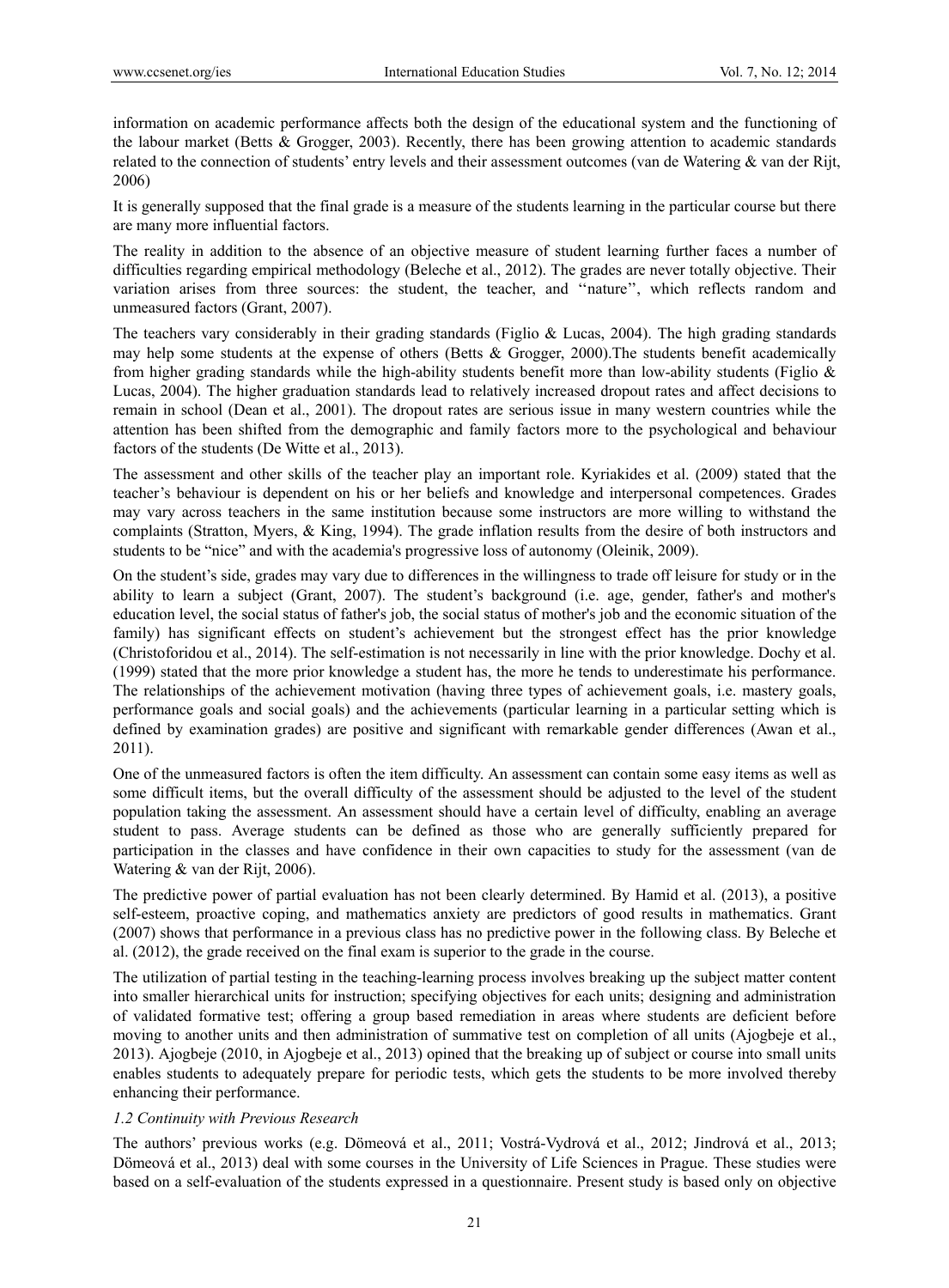information on the students' results made by the teachers.

#### *1.3 Goal of Present Investigation*

The study is mapping the students' progress throughout the whole course requirements using the Markov chain approach. The goal is to make clear how the various stages of the course requirements (partial evaluations) contribute to the final exam. The Markov chain approach is based on the fact that the student is allowed to continue only when completing the previous duty.

#### **2. Method**

In the following section, the means of computation are described as well as the characteristics of the data used in the model. It is also necessary to briefly describe the process of examination and the conditions of successful completion of the course. Students' advance throughout the course of *Mathematical Methods in Economics II* is depicted here in two stages. The first stage shows students' progress through the exam terms they have available during the exam period. The second stage illustrates how the progress is made within the single exam term as each exam term consists of number of stages that have to be passed (e.g. writing part, oral part). The general idea of modelling here is considering the various stages of the examination process to be the following states of a Markov chain. It is then possible to determine the probability of students' success at the exam as well as the mean time taken to successful exam completion.

#### *2.1 Computational Background*

The computation itself is based on theory of *Absorbing Markov chain*. This is a special case of Markov chain with the finite state(s). The basics of Markov chain theory will not be described here as it is quite well-known topic. To find more about its fundamentals see for example Tijms (2003), Borovkov (2003) or Grinstead and Snell (1997). We shall further use the notation introduced by Grinstead and Snell (1997). Let us define the transition matrix  $\boldsymbol{P}$  of the Markov Chain with  $\boldsymbol{r}$  absorbing states and  $\boldsymbol{t}$  transient states:

$$
P = \begin{pmatrix} Q & R \\ 0 & I \end{pmatrix} \tag{1}
$$

where Q is  $t \times t$  matrix expressing transitions between transient states, R is nonzero  $t \times r$  matrix expressing transitions from transient states to absorbing states,0 is the  $r \times t$  zero matrix and I is  $r \times r$ identity matrix. The transition matrix is filled with the normalized gathered data (i.e. frequencies of students in the particular state). The computation is done using fundamental matrix  $\boldsymbol{N}$  given as

$$
N = (I - Q)^{-1} \tag{2}
$$

The matrix I here in formula (2) is of size  $t \times t$  and thus generally different from the matrix I from (1). Elements of the matrix  $\vec{N}$  express how many times the Markov process in average reaches the transient states. With the fundamental matrix  $\bm{N}$  it is possible to define the expected number of steps before the chain is absorbed. For each transient state the number of steps can be expressed as  $i - th$  component of column vector  $t$ :

$$
t = N.c \tag{3}
$$

where c is a column vector of length t all of whose components are equal 1. The fundamental matrix N is also useful for computation of absorbing probabilities. Let  $b_{ij}$  be the probability that the absorbing chain will be absorbed in an absorbing state $j$  when it started from transient state  $i$ . Let  $\bf{B}$  be the matrix with components  $b_{ij}$ . Then **B** is an  $t \times r$  matrix defined as

$$
B = NR \tag{4}
$$

where  $\bf{N}$  is the fundamental matrix and  $\bf{R}$  is the sub-matrix from the transition matrix  $\bf{P}$  above.

#### *2.2 The Course and the Exam*

*Mathematical methods in economics II* is taught in the 3<sup>rd</sup> semester of the bachelor studies. The course consists of some advanced methods in the field of operations research, such as Game theory, Decision Making, Inventory control etc. The course falls under the general rules applied in the Czech University of Life Sciences. That is, every student has to receive the credit first, regarding his activity during the semester as well as the successful completion of the credit test(s). After the credit has been received it is possible to take an exam. In case of failure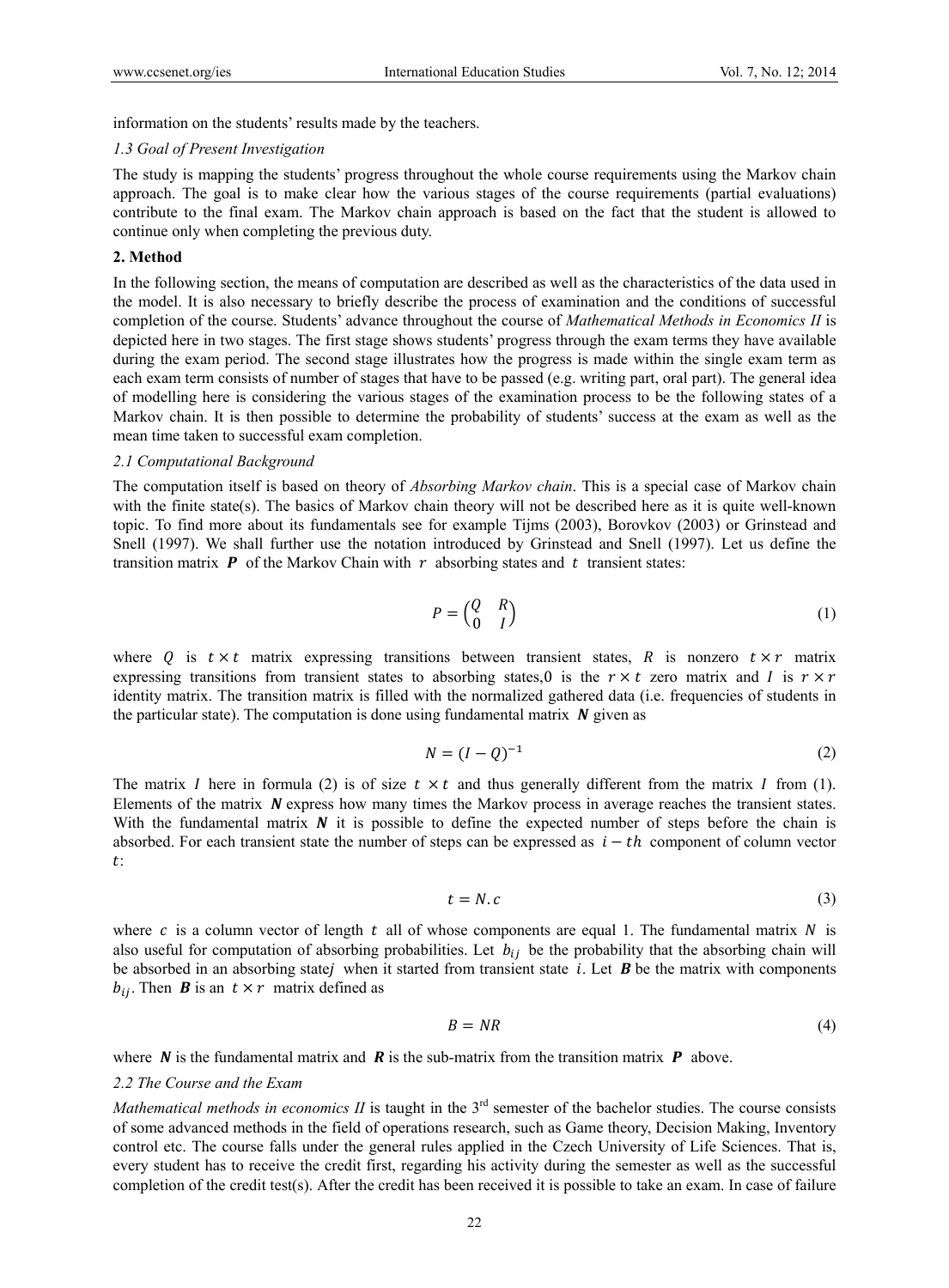there is an option to repeat the exam twice (if possible due to exam term capacity). If any student fails to succeed even at the 3<sup>rd</sup> exam term he has to try again in the next year. This is, however, not taken into consideration in our computations.

During the semester, the students are required to take a number of small credit tests. 660 points out of 1100 are required to receive the credit at the end. For those students particularly good there is an option to receive so called *bonus points* that can be useful at the exam later. Practically, for every ten points above 900, the student will receive 1 bonus point (so 20 at max) that is added to the writing exam result later, possibly making it easier to pass.

The exam itself consists of few stages that have to be gone through before it is successfully passed. After the student has received the credit he comes to an exam term. The exam starts with the writing part. One can get maximum 100 points out of the test (or possibly 120 with the bonus points). The test is divided into two sections–the theory (40 points) and practice (60 points). There is a requirement for passing the writing part–at least 20 points from the practical part. The number of points achieved from both parts will affect the exam final result. There is the rule that the students have to reach over 50 points to get to the oral part of the exam. Those who have not reached over the limit fail the exam. The achieved points generally affect the final result of the entire exam that can be *Excellent, Very Good, Good,* or *Failed*. The number of points corresponds directly with the final result as shown in the Table 1. Although it can be changed slightly during the oral part of the exam depending if the student was able - and in what manner–to answer the questions of the teacher.

| Writing test points | Final result                                      |
|---------------------|---------------------------------------------------|
| $0 - 50$            | Failed                                            |
| $51 - 60$           | Failed–allowed to try to improve at the oral exam |
| $61 - 75$           | Good                                              |
| 76-90               | Very good                                         |
| $91 - 100(120)$     | Excellent                                         |

Table 1. Final result depending on the points achieved from the test

Note that if the student gains 51–60 points from the test he is allowed to convince the teacher of his knowledge at the oral exam and possibly improve the final result to *Good* (or rarely even better). Similarly if the student receives more than 60 points from the test and does not prove the sufficient knowledge at the oral exam he can fail anyway.

## *2.3 Participants and Data Gathering*

There is a Student information system in CULS in which the grades are filled in by the teacher after the exam. It is rather simple to export all the results to excel file that gives a lot of possibilities to work with. For each student, it is possible to see how many attempts he needed to pass (if so) the exam. This makes available all data required for modelling of the first stage of the experiment. The data for the second stage cannot be found in the system. There is but a final result and number of attempts, however, there is no information how many points the particular student gained from the writing test and how many bonus points (if any) he had brought to the exam. For the first stage, the data of all students attending the course are used. There are total of 998 students. For the second stage, it was necessary to gather data manually. It was not possible to gather results for all 998 students due to technical reasons. Finally 278 students were observed in terms of the results of both writing and oral exams.

## *2.4 Case Study*

The case study consists of two stages. The first shows the students' progress through all exam terms during the exam period and the second shows students' progress through single exam term more in detail, both of them with the help of Markov chains.

## 2.4.1 First Stage

There are 998 students that enrolled the course of *Mathematical methods in economics II.* Let us define four absorbing states and four transient states of the Markov chain. The absorbing states are *Failed*, *Successful at 1st attempt*, *Successful at 2nd attempt*, *Successful at 3rd attempt*. Once one of these absorbing states is reached it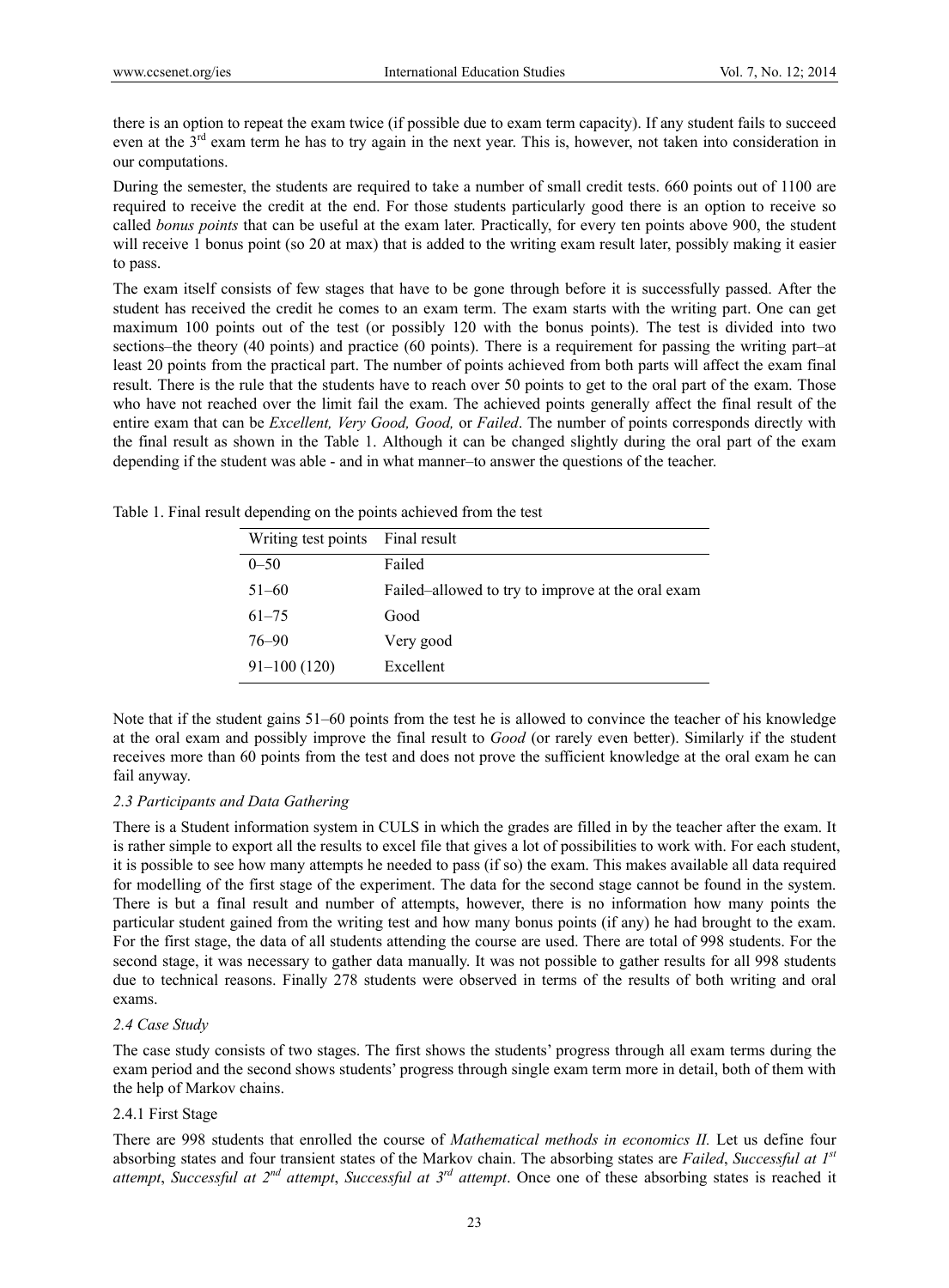cannot be left anymore. The transient states are *Course enrolled*, *Credit acquired*, *Failed at the 1st attempt*, *Failed at the 2nd attempt*. It is possible to create matrix of frequencies with all eight states. For better convenience the matrix is depicted as the Table 2.

|                            |                                      |                    |                    | <b>Transient states</b>    |                                         |                  | <b>Absorbing states</b>        |                                |                                |  |  |
|----------------------------|--------------------------------------|--------------------|--------------------|----------------------------|-----------------------------------------|------------------|--------------------------------|--------------------------------|--------------------------------|--|--|
|                            |                                      | Course<br>enrolled | Credit<br>acquired | Failed at<br>$1st$ attempt | Failed at<br>2 <sup>nd</sup><br>attempt | Failed           | Successful at<br>$1st$ attempt | Successful at<br>$2nd$ attempt | Successful at<br>$3rd$ attempt |  |  |
|                            | Course<br>enrolled                   | $\boldsymbol{0}$   | 979                | $\boldsymbol{0}$           | $\boldsymbol{0}$                        | 19               | $\boldsymbol{0}$               | $\boldsymbol{0}$               | $\bf{0}$                       |  |  |
| Transient                  | Credit<br>acquired                   | $\boldsymbol{0}$   | $\mathbf{0}$       | 431                        | $\boldsymbol{0}$                        | $\boldsymbol{0}$ | 548                            | $\boldsymbol{0}$               | $\mathbf{0}$                   |  |  |
| states                     | Failed at 1st<br>attempt             | $\boldsymbol{0}$   | $\mathbf{0}$       | $\mathbf{0}$               | 110                                     | 201              | $\boldsymbol{0}$               | 120                            | $\mathbf{0}$                   |  |  |
|                            | Failed at 2 <sup>nd</sup><br>attempt | $\boldsymbol{0}$   | $\mathbf{0}$       | $\boldsymbol{0}$           | $\boldsymbol{0}$                        | 92               | $\boldsymbol{0}$               | $\mathbf{0}$                   | 18                             |  |  |
|                            | Failed                               | $\boldsymbol{0}$   | $\mathbf{0}$       | $\mathbf{0}$               | $\boldsymbol{0}$                        | 312              | $\boldsymbol{0}$               | $\boldsymbol{0}$               | $\mathbf{0}$                   |  |  |
|                            | Successful at<br>$1st$ attempt       | $\mathbf{0}$       | $\mathbf{0}$       | $\mathbf{0}$               | $\boldsymbol{0}$                        | $\boldsymbol{0}$ | 548                            | $\boldsymbol{0}$               | $\mathbf{0}$                   |  |  |
| <b>Absorbing</b><br>states | Successful at<br>$2nd$ attempt       | $\boldsymbol{0}$   | $\mathbf{0}$       | $\boldsymbol{0}$           | $\boldsymbol{0}$                        | $\boldsymbol{0}$ | $\boldsymbol{0}$               | 120                            | $\mathbf{0}$                   |  |  |
|                            | Successful at<br>$3rd$ attempt       | $\boldsymbol{0}$   | $\mathbf{0}$       | $\boldsymbol{0}$           | $\boldsymbol{0}$                        | $\boldsymbol{0}$ | $\boldsymbol{0}$               | $\boldsymbol{0}$               | 18                             |  |  |

| Table 2. Matrix of frequencies–stage 1 |  |  |  |  |  |  |
|----------------------------------------|--|--|--|--|--|--|
|----------------------------------------|--|--|--|--|--|--|

The numbers in the table show how many students moved from one state to another. The rows indicate states (experiment  $n - 1$ ) preceding the states (experiment n) in the columns. For example, in the 1<sup>st</sup> row, number 979 means the number of students who enrolled the course and managed to gain the credit. Number 19 indicates the number of students who failed to gain the credit. Obviously, there is no possibility to move from absorbing state to transient state (lower-left sub-matrix). Reaching the absorbing state is terminal as shown in the lower-right sub-matrix. Sum of its diagonal numbers is naturally the same as the entering number of students, i.e. 998.

For the purpose of computation, the transition matrix of Markov chain is required. The transition matrix, however, works with probabilities and not with frequencies as we have them in the Table 2. It is necessary to transform the matrix of frequencies (Table 2) into the proper transition matrix. This can be done easily by normalizing each row of the matrix by

$$
p_{ij} = \frac{f_{ij}}{\sum_j f_{ij}}\tag{5}
$$

where  $f_{ij}$  acts as an element of the frequency matrix (Table 2) and  $p_{ij}$  is an element of the transition matrix. It is then possible to apply the formulae  $(2)$ ,  $(3)$  and  $(4)$ .

#### 2.4.2 Second Stage

278 students were observed closely in terms of their progress through single exam term of *Mathematical methods in economics II*. Once again, let us define four absorbing states and four transient states of the Markov chain. The absorbing states are *Failed*, *Good*, *Very good*, *Excellent*. The transient states are *Exam enrolled*, *Practical part successfully finished, Entire test finished (50-59 points), Entire test finished (60-100/120 points).* Two groups of students were observed separately depending whether they have some bonus points (175 students) or not (103 students). For both groups, the frequency matrices are created as Tables 3 and 4.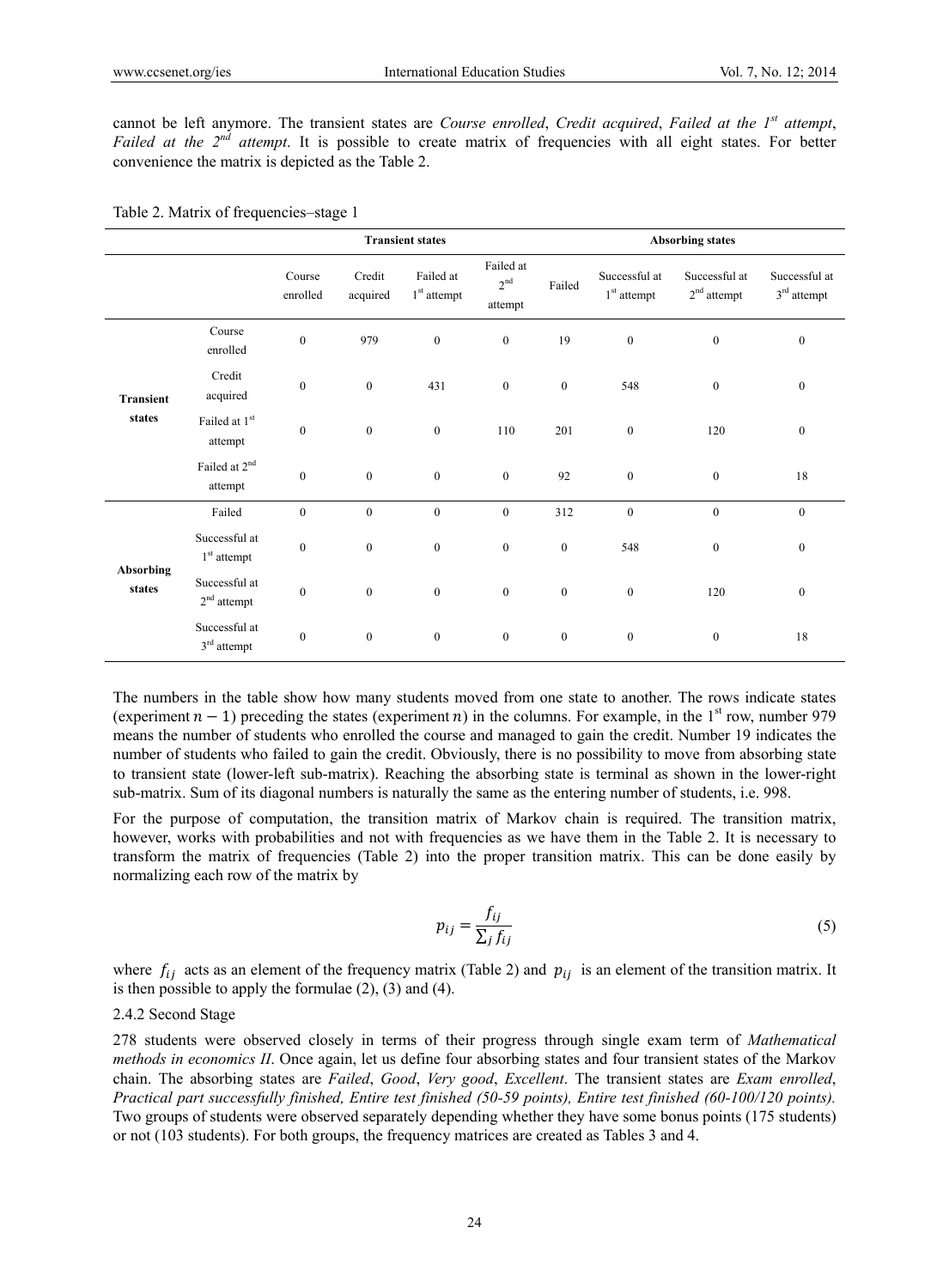|                            |                                                 |                  | <b>Transient states</b>                    | <b>Absorbing states</b>                        |                                                 |                |                  |                  |                  |
|----------------------------|-------------------------------------------------|------------------|--------------------------------------------|------------------------------------------------|-------------------------------------------------|----------------|------------------|------------------|------------------|
|                            | Students without bonus<br>points                | Exam<br>enrolled | Practical part<br>successfully<br>finished | Entire test<br>finished<br>$(50-59)$<br>points | Entire test<br>finished<br>$(60-100)$<br>points | Failed         | Good             | Very<br>good     | Excellent        |
|                            | Exam<br>enrolled                                | $\boldsymbol{0}$ | 74                                         | $\boldsymbol{0}$                               | $\boldsymbol{0}$                                | 29             | $\boldsymbol{0}$ | $\boldsymbol{0}$ | $\boldsymbol{0}$ |
|                            | Practical part<br>successfully<br>finished      | $\boldsymbol{0}$ | $\boldsymbol{0}$                           | 23                                             | 26                                              | 25             | $\boldsymbol{0}$ | $\boldsymbol{0}$ | $\boldsymbol{0}$ |
| <b>Transient</b><br>states | Entire test<br>finished<br>$(50-59)$ points     | $\boldsymbol{0}$ | $\boldsymbol{0}$                           | $\boldsymbol{0}$                               | $\boldsymbol{0}$                                | 6              | 13               | 3                | $\mathbf{1}$     |
|                            | Entire test<br>finished<br>$(60-100)$<br>points | $\boldsymbol{0}$ | $\boldsymbol{0}$                           | $\boldsymbol{0}$                               | $\boldsymbol{0}$                                | $\overline{3}$ | 9                | 9                | 5                |
|                            | Failed                                          | $\mathbf{0}$     | $\boldsymbol{0}$                           | $\boldsymbol{0}$                               | $\mathbf{0}$                                    | 63             | $\mathbf{0}$     | $\boldsymbol{0}$ | $\mathbf{0}$     |
| <b>Absorbing</b>           | Good                                            | $\boldsymbol{0}$ | $\bf{0}$                                   | $\bf{0}$                                       | $\boldsymbol{0}$                                | $\theta$       | 22               | $\mathbf{0}$     | $\bf{0}$         |
| states                     | Very good                                       | $\boldsymbol{0}$ | $\mathbf{0}$                               | $\mathbf{0}$                                   | $\mathbf{0}$                                    | $\theta$       | $\mathbf{0}$     | 12               | $\mathbf{0}$     |
|                            | Excellent                                       | $\mathbf{0}$     | $\mathbf{0}$                               | $\mathbf{0}$                                   | $\mathbf{0}$                                    | $\theta$       | $\boldsymbol{0}$ | $\mathbf{0}$     | 6                |

# Table 3. Matrix of frequencies–stage 2–students without bonus points

Table 4. Matrix of frequencies–stage 2–students with bonus points

|                            |                                                 |                  | <b>Transient states</b>                    | <b>Absorbing states</b>                        |                                                 |                  |                  |                  |                  |
|----------------------------|-------------------------------------------------|------------------|--------------------------------------------|------------------------------------------------|-------------------------------------------------|------------------|------------------|------------------|------------------|
|                            | Students with bonus points                      | Exam<br>enrolled | Practical part<br>successfully<br>finished | Entire test<br>finished<br>$(50-59)$<br>points | Entire test<br>finished<br>$(60-120)$<br>points | Failed           | Good             | Very<br>good     | Excellent        |
|                            | Exam<br>enrolled                                | $\boldsymbol{0}$ | 143                                        | $\mathbf{0}$                                   | $\mathbf{0}$                                    | 32               | $\boldsymbol{0}$ | $\boldsymbol{0}$ | $\boldsymbol{0}$ |
|                            | Practical part<br>successfully<br>finished      | $\boldsymbol{0}$ | $\boldsymbol{0}$                           | 14                                             | 125                                             | $\overline{4}$   | $\boldsymbol{0}$ | $\boldsymbol{0}$ | $\mathbf{0}$     |
| <b>Transient</b><br>states | Entire test<br>finished<br>$(50-59)$ points     | $\boldsymbol{0}$ | $\boldsymbol{0}$                           | $\mathbf{0}$                                   | $\boldsymbol{0}$                                | $\mathfrak{Z}$   | 11               | $\mathbf{0}$     | $\mathbf{0}$     |
|                            | Entire test<br>finished<br>$(60-120)$<br>points | $\boldsymbol{0}$ | $\boldsymbol{0}$                           | $\mathbf{0}$                                   | $\boldsymbol{0}$                                | 13               | 51               | 33               | 28               |
|                            | Failed                                          | $\boldsymbol{0}$ | $\mathbf{0}$                               | $\mathbf{0}$                                   | $\mathbf{0}$                                    | 52               | $\mathbf{0}$     | $\mathbf{0}$     | $\mathbf{0}$     |
| <b>Absorbing</b>           | Good                                            | $\boldsymbol{0}$ | $\boldsymbol{0}$                           | $\mathbf{0}$                                   | $\boldsymbol{0}$                                | $\mathbf{0}$     | 62               | $\mathbf{0}$     | 0                |
| states                     | Very good                                       | $\mathbf{0}$     | $\mathbf{0}$                               | $\mathbf{0}$                                   | $\theta$                                        | $\mathbf{0}$     | $\mathbf{0}$     | 33               | $\mathbf{0}$     |
|                            | Excellent                                       | $\boldsymbol{0}$ | $\boldsymbol{0}$                           | $\boldsymbol{0}$                               | $\boldsymbol{0}$                                | $\boldsymbol{0}$ | $\bf{0}$         | $\mathbf{0}$     | 28               |

The interpretation of these frequency tables (matrices) is similar to the one under the Table 2. Once again, it is necessary to transform the frequency matrices into proper transition matrices which are done by (5).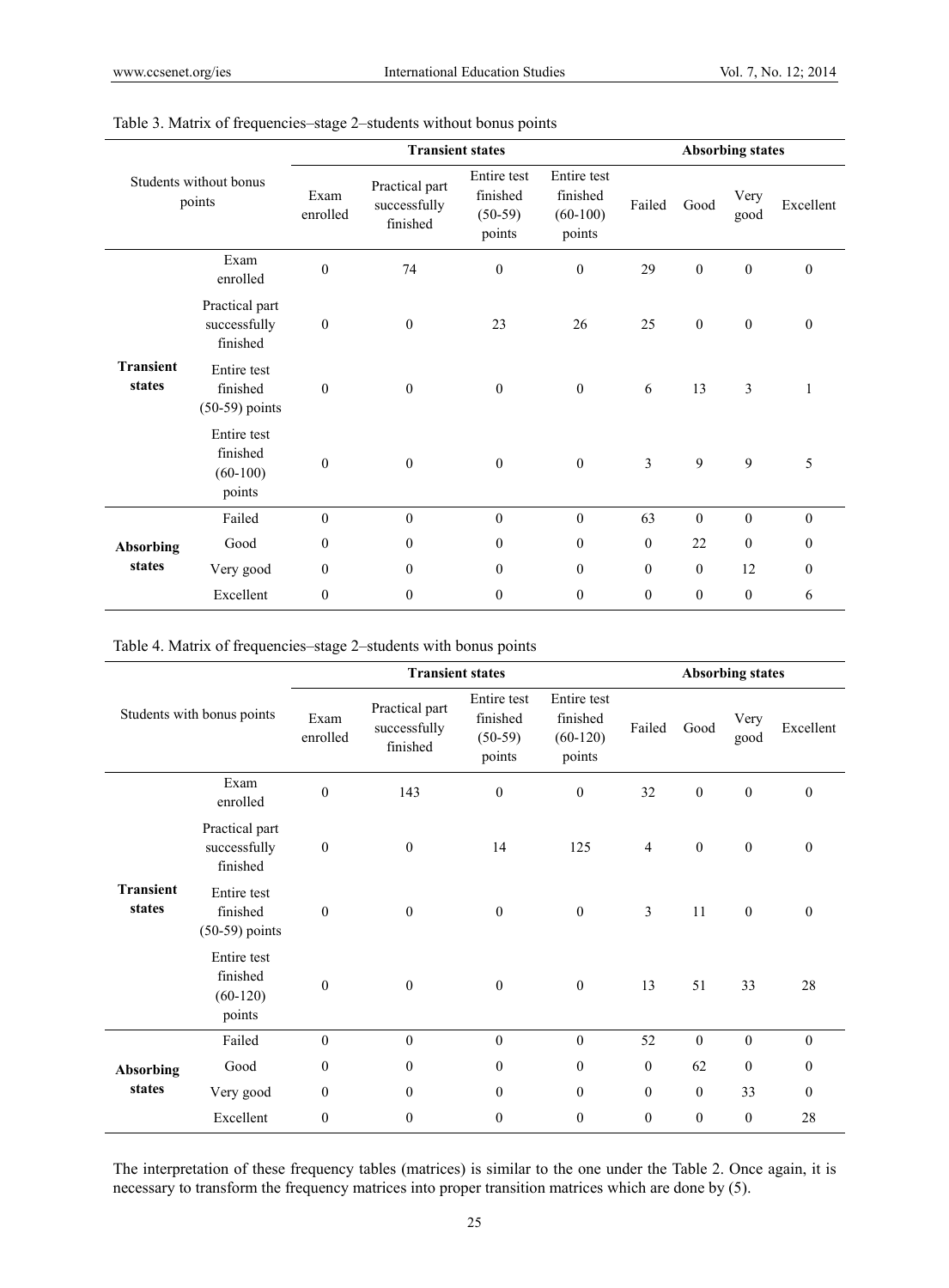## **3. Results**

Two stages of students' progress through the course and exam were observed with the help of Markov chains. Applying the formulae (2), (3) and (4), it is possible to determine number of steps before the chain is absorbed as well as the probabilities of absorbing. The results for the first stage can be found in the Table 5.

|                                      | Failed | Successful at 1 <sup>st</sup><br>attempt | Successful at $2nd$<br>attempt | Successful at $3rd$<br>attempt | Expected number of steps<br>before absorption |
|--------------------------------------|--------|------------------------------------------|--------------------------------|--------------------------------|-----------------------------------------------|
| Course<br>enrolled                   | 0.31   | 0.55                                     | 0.12                           | 0.02                           | 2.52                                          |
| Credit acquired                      | 0.3    | 0.56                                     | 0.12                           | 0.02                           | 1.55                                          |
| Failed at 1 <sup>st</sup><br>attempt | 0.68   | $\theta$                                 | 0.28                           | 0.04                           | 1.25                                          |
| Failed at $2nd$<br>attempt           | 0.84   | $\theta$                                 | $\boldsymbol{0}$               | 0.16                           |                                               |

Table 5. Results of the first stage

The interpretation of the Table 5 is as follows. The rows indicate transient states and columns indicate absorbing states. The values inside the table show the probability of transition from transient state to absorbing state. For example student who enrolled the course has a "chance" to fail at the end with the probability of 0.31. The last column on the right shows how many transitions are expected to reach any absorbing state. Obviously, at the beginning (state *Course enrolled*) the expected number of steps is the highest.

The second stage of the observation was divided into two sub-sections depending on whether the students had bonus points or not. Results for the students without bonus points are shown first at the Table 6.

|  |  | Table 6. Results of the second stage-students without bonus points |  |  |
|--|--|--------------------------------------------------------------------|--|--|
|  |  |                                                                    |  |  |

|                                        | Failed |      |      |      | Good Very good Excellent Expected number of steps before absorption |
|----------------------------------------|--------|------|------|------|---------------------------------------------------------------------|
| Exam enrolled                          | 0.61   | 0.21 | 0.12 | 0.06 | 2.19                                                                |
| Practical part successfully finished   | 0.46   | 0.30 | 0.16 | 0.08 | 1.66                                                                |
| Entire test finished (50-59) points    | 0.26   | 0.57 | 0.13 | 0.04 |                                                                     |
| Entire test finished $(60-100)$ points | 0.11   | 0.35 | 0.35 | 0.19 |                                                                     |

One can interpret the table as the students' chance of getting one of the four grades. For example, probability of getting *excellent* grade at the beginning of the exam is 0.06.

Second, the same situation is shown for the students who brought some bonus points to the exam thanks to their effort in the semester. The probabilities and number of expected transitions are shown in the Table 7.

Table 7. Results of the second stage–students with bonus points

|                                        | Failed | Good |      |      | Very good Excellent Expected number of steps before absorption |
|----------------------------------------|--------|------|------|------|----------------------------------------------------------------|
| Exam enrolled                          | 0.3    | 0.35 | 0.19 | 0.16 | 2.61                                                           |
| Practical part successfully finished   | 0.14   | 0.43 | 0.23 | 0.2  | 1.97                                                           |
| Entire test finished (50-59) points    | 0.21   | 0.79 |      |      |                                                                |
| Entire test finished $(60-120)$ points | 0.1    | 0.41 | 0.26 | 0.23 |                                                                |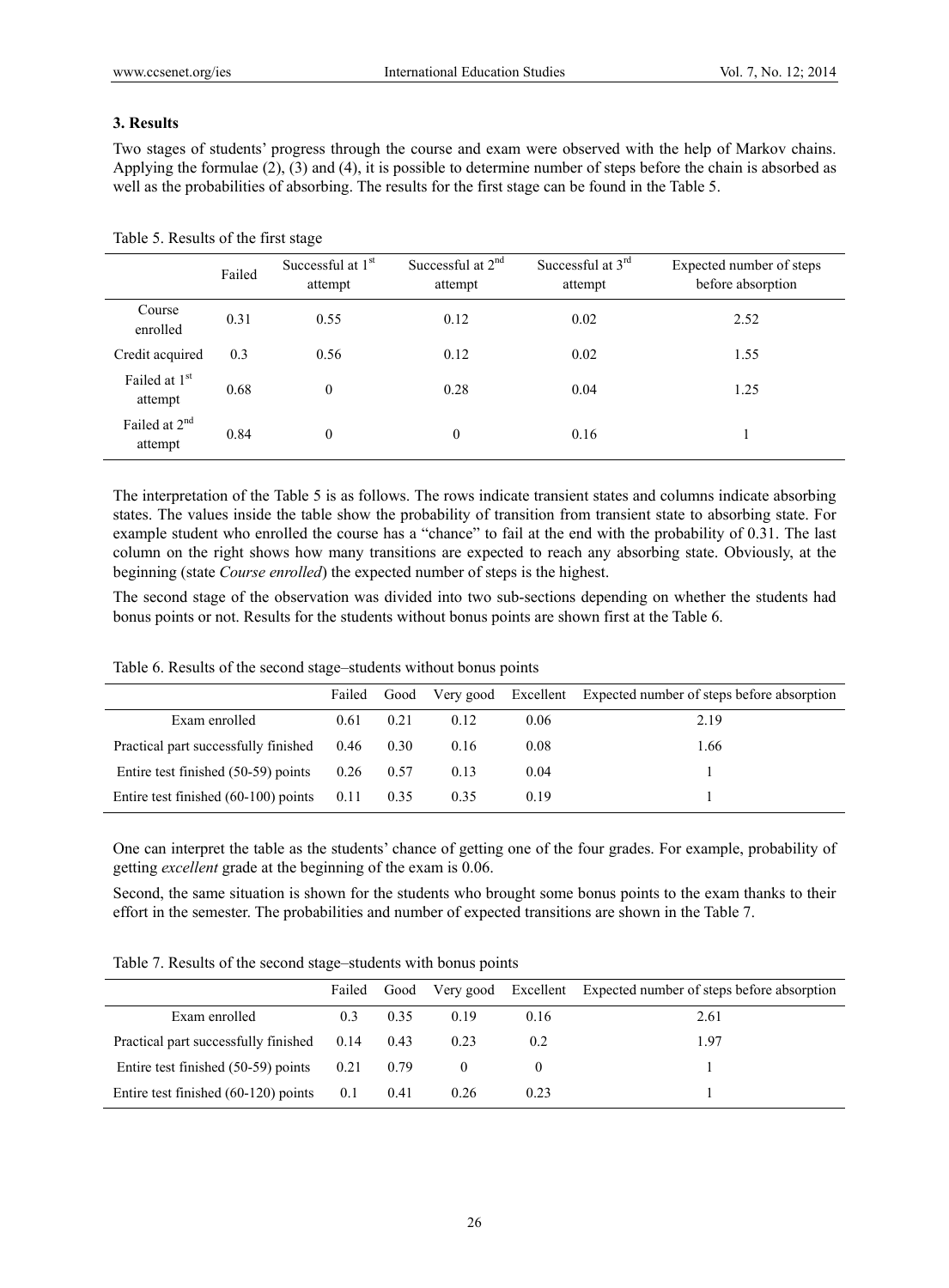## **4. Discussion**

Let us focus first at the results of first stage of the experiment depicting students' progress throughout the whole exam period. At the beginning (state *course enrolled*), the probability of the failure (meaning that student will not succeed at any term) for a student is 0.31 and the success 0.69. A student is most likely to succeed at the first attempt with the probability of 0.55. Being in the state *credit acquired* does not make much of a change compared to the state *course enrolled*. There were only 19 students who failed to acquire the credit. Considering the total number of students observed, the number of 19 is insignificant. In other words, reaching for the credit does not make a significant change in probability of the course completion. If one has failed at the first attempt the probability of the repeated failure is 0.68. If one has failed at the second attempt the probability of the failure is even higher 0.84. That shows the fact that there is rather low improvement of those students who failed at their first attempt. Students who come and fail the exam repeatedly are usually those who do not have enough predispositions to master required knowledge at all.

The results suggest that only one attempt will show the student's ability of passing or failing the exam but the evaluation in several steps is giving out an important feedback which is able to change the final results. By Yeh, 2009, the feedback builds students' self-esteem, confidence and desire to perform at a high level, then lack of adequate feedback is perhaps the most important cause of low student achievement.

There is but a small proportion of students who had failed at the first attempt and then succeeded at the second or third. Those are the students who underestimated their preparation for the exam or students who simply had "bad luck" at the first attempt though they might have the ability and knowledge to succeed otherwise. It is necessary to bear in mind some random and unmeasured factors including the student's possible health or other problems (Grant, 2007). More attempts can eliminate the current indisposition and other random factors which can affect the final result if there only one personal contact with the teacher.

At the beginning, the expected number of steps (moves from one state to another) is 2.52 in average. Of course, with the increasing number of steps taken, the number of expected steps before absorption lowers. If one is in the state at *Failed 2nd attempt* the expected number of remaining steps is obviously 1 as there is no other option of more steps to be taken.

## *4.1 Progress throughout the Exam Procedure*

The second stage of the experiment was related to students' progress throughout the single exam term regardless the number of attempts.

## 4.1.1 Students without Bonus Points

Before the test starts, there is 0.61 probability of failure and 0.39 of success. Before the beginning of the exam there is very low chance to receive the best grade excellent. After the practical part of the exam is finished, students' probability to succeed raises to 0.54. At this point, the most decisive and important part is still ahead of the students. Students who finished their test with the "critical" result 50-59 points have 0.74 probability of getting any grade; those with more points from the test have even greater probability of succession 0.89. Students with 50-59 points gained have lower chance to be successful because as the teacher is more thorough with asking questions. There is also 0.11 probability to fail even with the more than 59 points gained. These students are usually those poorly prepared, writing test cheaters or sometimes students who are over-nervous but otherwise well prepared.

## 4.1.2 Students with Bonus Points

One can notice significantly better results in this category. At the beginning, students have only 0.3 probability of failure. Once the practical part is done the probability of failure lowers to 0.14. With the test finished with 50-59 points probability of success is 0.79 and with the more than 60 points gained it is even 0.9.

It is clear that the students with bonus points from the semester, i.e. those working better continuously, have better chance to pass the exam. There are no big differences between these two groups of students in the probability to fail the exam after being successful in the examination test: compare the values (Tables 6 and 7, lower lines) 0.1 and 0.11. It proposes that the students who are able to write the test with satisfactory number of points can pass the exam without the bonus points. It can be concluded that the partial evaluation during the semester is more helpful to the weaker students what is an inverse effect comparing with the higher grading standards (Figlio & Lucas, 2004).

The effect of changing the grading standards is ambiguous. More able students may increase effort in order to reach the new standard while less able students, who must increase effort by a greater amount to increase their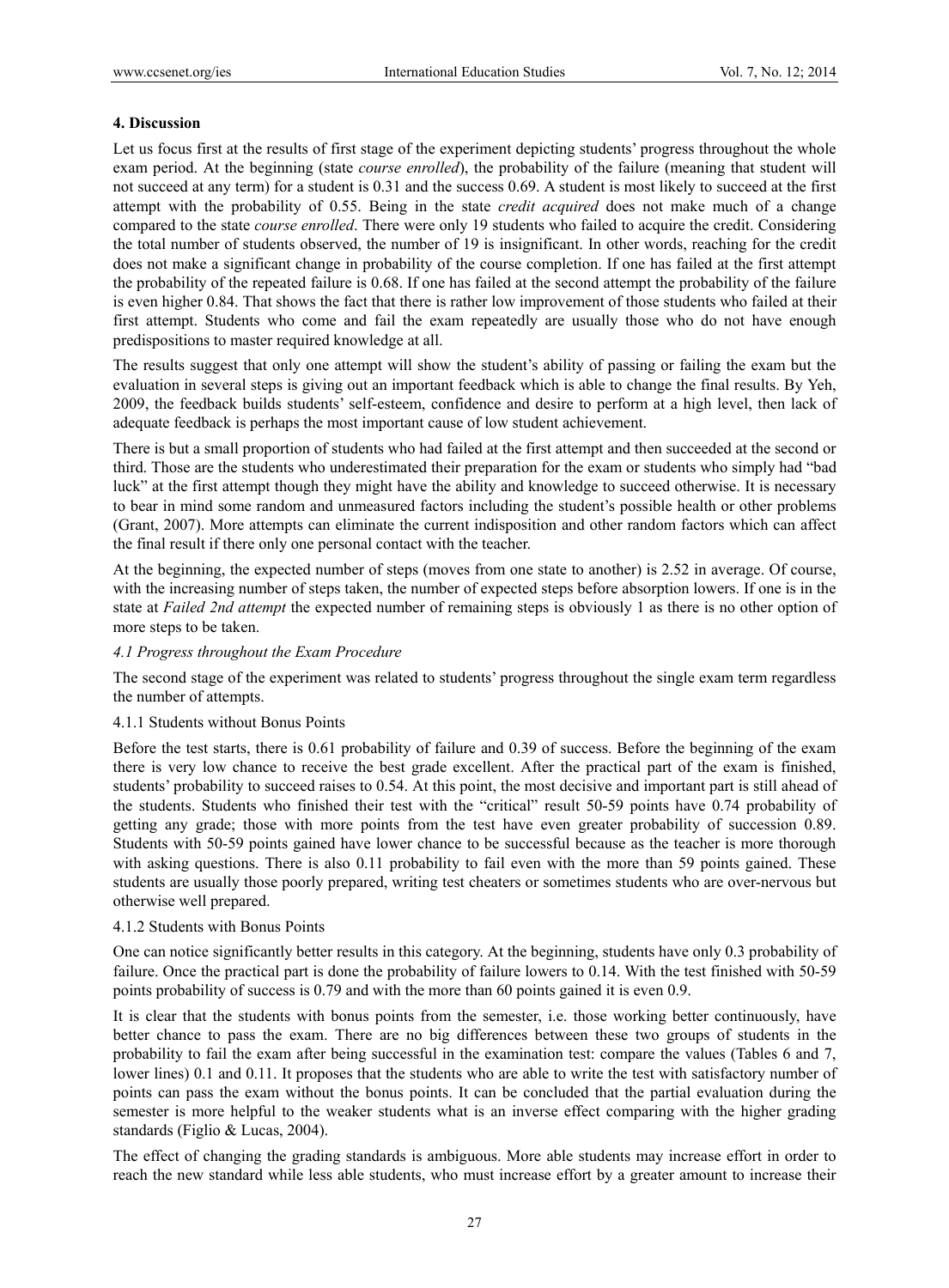achievement, may give up instead (Betts & Grogger, 2003). On the other hand the grade inflation defined as "student attainment of higher grades independent of increased levels of academic attainment" (Eiszler, 2002) can have very negative effect to the knowledge acquired during the studies. According to Oleinik, 2009, the best remedy against grade inflation would be evaluations, both of students and of instructors, in a stable set of exogenous norms, academic independence and fight against corruption.

Another factor which can help the low-ability students is an introduction of both effort and knowledge grades. Swinton, 2010, finds that the effort grade affects the knowledge grade positively because more student effort does lead to increase learning.

The further research should be focused on more detailed analyses of dropouts, and on comparison of high-ability and low-ability students. It might be useful to introduce some effort evaluation, e.g. number of hours spent on studying, number of self-tests taken, etc., and assesses the improvement of knowledge, dropout level, and the final grades. The particular items difficulty should be possibly analyzed by an independent study.

#### **Acknowledgments**

This paper was created under the project 20121055, with the support of Internal Grant Agency, Czech University of Life Sciences.

## **References**

- Ajogbeje, O. J., Ojo, A. A., & Ojo, O. A. (2013). Effect of Formative Testing with Feedback on Students' Achievement in Junior Secondary School Mathematics in Ondo State Nigeria*. International Education Research*, *1*(2), 8-20.
- Awan, R. N., Ghazala, N., & Anjum, N. (2011). A Study of Relationship between Achievement Motivation, Academic Self Concept and Achievement in English and Mathematics at Secondary Level. *International Education Studies*, *4*(3), 72-79.
- Beleche, T., David, F., & Marks, M. (2012). Do course evaluations truly reflect student learning? Evidence from an objectively graded post-test. *Economics of Education Review*, *31*(5), 709-719.
- Betts, J., & Grogger, J. (2003).The impact of grading standards on student achievement, educational attainment, and entry-level earnings. *Economics of Education Review*, *22*(4), 343-352.
- Borovkov, K. (2003). *Elements of Stochastic Modellíing*. Singapore: World Scientifici Publishing Co. Pte. Ltd.
- Broadfoot, P., & Black, P. (2004). Redefining assessment? The first ten years of Assessment in Education. *Assessment in Education*, *11*(1), 7-27.
- Christoforidou, M., Kyriakides, L., Antoniou, P., & Creemers, B. P. M. (2014). Searching for stages of teacher's skills in assessment. *Studies in Educational Evaluation*, *40*, 1-11.
- De Witte, K., Cabus, S., Thyssen, G., Groot, W., & van den Brink, H. (2013). A critical review of the literature on school dropout. *Educational Research Review*, *10*, 13-28.
- Dean, R. D., & DeCicca, P. P. (2001). Higher standards, more dropouts? Evidence within and across time.*Economics of Education Review*, *20*(5), 459-473. http://dx.doi.org/10.1016/S0272-7757(00)00022-4
- DeBrew, J. K., & Lewallen, L. P. (2014). To pass or fail? Understanding the factors considered by faculty in the clinical evaluation of nursing students. *Nurse Education Today*, *34*(3), 631-636.
- Dochy, F., Segers, M., & Buehl, M. (1999). The relation between assessment practices and outcomes of studies: The case of research on prior knowledge. *Review of Educational Research*, *69*(2), 147-188.
- Dömeová, L., & Jindrová, A. (2013). Unethical Behaviour of the Students of the Czech University of Life Sciences. *International Education Studies*, *6*(11), 79-86.
- Dömeová, L., Vydrová, H., & Jindrová, A. (2011). Comparison of Full Time and Combined Studies with Gender Aspect. *Journal on Efficiency and Responsibility in Education and Science*, *4*(1), 31-45.
- Eiszler, C. F. (2002). College students' evaluations of teaching and grade inflation. *Research in Higher Education*, *4*(4), 483-501.
- Figlio, D., & Lucas, M. (2004). Do high grading standards affect student performance? *Journal of Public Economics*, *88*(9, 10), 1815-1834. http://dx.doi.org/10.1016/S0047-2727(03)00039-2
- Grant, D. (2007). Grades as information. *Economics of Education Review*, *26*(2), 201-214.
- Grinstead, C. M., & Snell, J. L. (1997). *Introduction to probability*. Providence, RI: American Mathematical